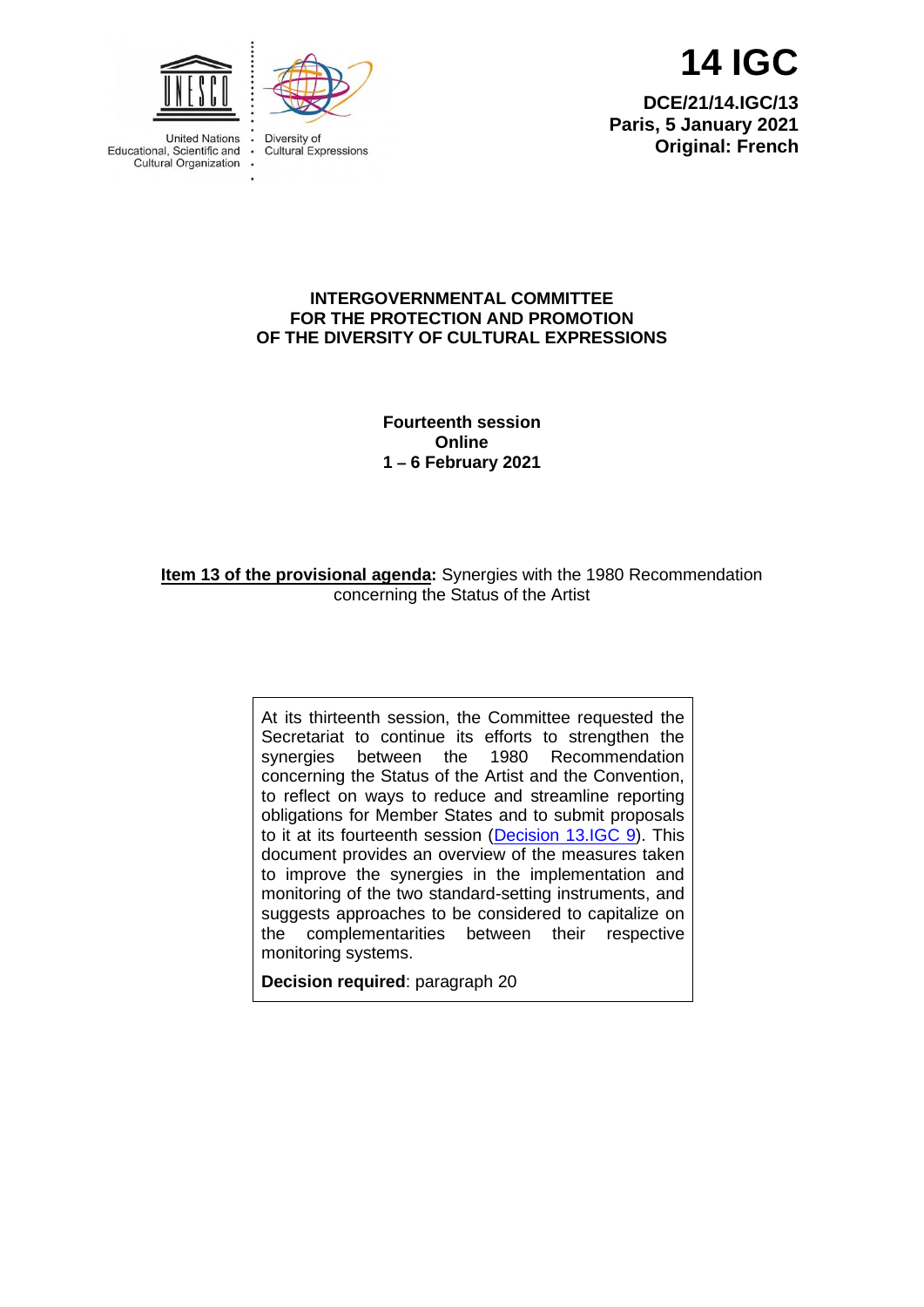## **I. Introduction**

- 1. Adopted by UNESCO's General Conference in 1980, the Recommendation concerning the Status of the Artist (hereinafter "the 1980 Recommendation") calls upon Member States to improve the professional, social and economic status of artists through the implementation of policies and measures related to training, social security, employment, income and tax conditions, mobility and freedom of expression. It also recognizes the right of artists to be organized in trade unions or professional organizations that can represent and defend the interests of their members. Above all, the 1980 Recommendation upholds the right of artists to benefit from all the legal, social and economic advantages pertaining to the status of workers, while taking into account the particular conditions of their profession. Forty years after its adoption, the 1980 Recommendation is more relevant than ever given the persistent challenges surrounding the social and economic rights of artists and the impact on their work of new technologies – challenges that were exacerbated in 2020 by the effects of the COVID-19 pandemic, which has weakened the entire creative ecosystem.
- 2. The monitoring of the 1980 Recommendation is the responsibility of UNESCO's Executive Board and is ensured by its Committee on Conventions and Recommendations (hereinafter "the CR Committee"). In accordance with the Specific multi-stage procedure for the monitoring of the implementation of UNESCO conventions and recommendations for which no specific institutional mechanism is provided, adopted by the Executive Board at its 177<sup>th</sup> session and amended at its 196<sup>th</sup> session, reports on the implementation of the Recommendation are submitted every four years. As per the four-year work timetable of the CR Committee, the Secretariat submits to the Executive Board, for its approval, draft guidelines (or a questionnaire) for the preparation of national reports on the implementation of the 1980 Recommendation, which it will subsequently send to all Member States. Upon receipt of Member States' national reports, the Secretariat prepares a consolidated report on the implementation of the 1980 Recommendation, which is submitted to the Executive Board and then to the General Conference, together with the Board's comments.<sup>1</sup>
- 3. Since 2015, the governing bodies of the 2005 Convention on the Protection and Promotion of the Diversity of Cultural Expressions (hereinafter "the 2005 Convention") and of the Organization have stressed the importance of pursuing synergies in the implementation and monitoring of these two normative instruments (Resolutions [7.CP](https://en.unesco.org/creativity/sites/creativity/files/sessions/7cp_resolutions_en.pdf) 14, [6.CP](https://en.unesco.org/creativity/sites/creativity/files/sessions/resolutions_6cp_en.pdf) 12 and [5.CP](https://en.unesco.org/creativity/sites/creativity/files/sessions/resolutions_5cp_en.pdf) 14 of the Conference of Parties, Decision [13.IGC 9](https://en.unesco.org/creativity/sites/creativity/files/sessions/13igc_decisions_en.pdf) of the Committee, [Resolution 40](https://unesdoc.unesco.org/ark:/48223/pf0000372579) C/91 and 38 [C/95](https://unesdoc.unesco.org/ark:/48223/pf0000243325) of the General Conference and Decisions 207 [EX/23.IV](https://unesdoc.unesco.org/ark:/48223/pf0000371293/PDF/371293eng.pdf.multi) and 204 [EX/18.III](https://unesdoc.unesco.org/ark:/48223/pf0000262851) of the Executive Board). Though the 1980 Recommendation focuses more on the material conditions that facilitate the expression of artists' creative talents, it shares one of the Convention's core guiding principles: the promotion of respect for human rights and the fundamental freedoms of expression, information and communication as essential elements in the creation, dissemination and enjoyment of diverse cultural expressions.
- 4. Given the high degree of complementarity between the subject matter of the two normative instruments, the Secretariat has endeavoured to provide integrated support for their implementation in all of its international cooperation and assistance programmes. In particular, the UNESCO-Aschberg Programme for Artists and Cultural Professionals (hereinafter "the UNESCO-Aschberg Programme") has enabled the development of materials and methodologies to offer technical assistance to Parties wishing to review their legislative frameworks and social security provisions concerning artists and cultural professionals, as well as training on the notion of artistic freedom, which is understood as a bundle of rights protected

<sup>1.</sup> The fourth and most recent consultation on the implementation of the 1980 Recommendation was launched by the Director-General in June 2018 and its results were summarized in a report presented to the 207th session of the Executive Board, and then to the 40th session of the General Conference (12-27 November 2019) [\(Document 40 C/38\)](https://unesdoc.unesco.org/ark:/48223/pf0000371418). These results were accompanied by an in-depth study, part of the Policy & Research series, titled ["Culture & Working Conditions for Artists"](https://unesdoc.unesco.org/ark:/48223/pf0000371790).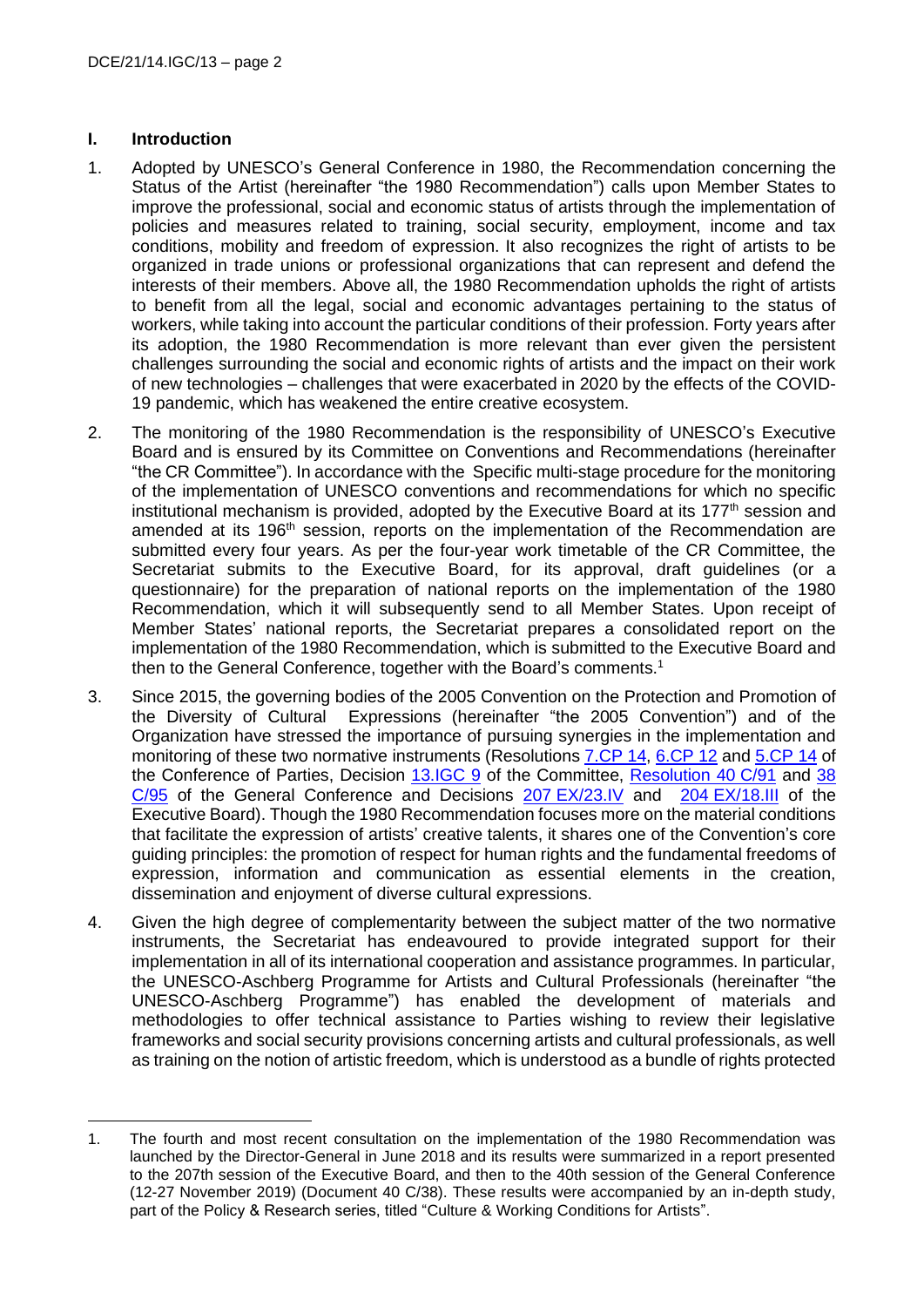by international law, including the right to support, disseminate and remunerate artistic creation and the right to benefit from social and economic protections.

# **II. Monitoring the implementation of the 1980 Recommendation**

- 5. At its seventh session, the Conference of Parties to the 2005 Convention invited the Intergovernmental Committee for the Protection and Promotion of the Diversity of Cultural Expressions (hereinafter "the Committee") to "pursue synergies in the monitoring of policies and measures related to the 1980 Recommendation concerning the Status of the Artist as well as with the activities of the Communication and Information Sector and the Division for Gender Equality" in its future activities for the period 2020-2021 (Resolution [7.CP 14\)](https://en.unesco.org/creativity/sites/creativity/files/sessions/7cp_resolutions_en.pdf).
- 6. Also at that session, the Conference of Parties approved the revision of the Convention's Operational Guidelines on "Information Sharing and Transparency" with a view to aligning the quadrennial periodic reporting framework with the Convention's monitoring framework, which in turn led to a greater alignment of the quadrennial periodic reporting framework with the 1980 Recommendation (Resolution [7.CP](https://en.unesco.org/creativity/sites/creativity/files/sessions/7cp_resolutions_en.pdf) 12). As a result, at the present session, the Committee will consider for the first time quadrennial periodic reports that include explicit information on policies and measures to protect and promote the freedom of creation and expression, participation in cultural life and the social and economic rights of artists and cultural professionals.<sup>2</sup>
- 7. At its thirteenth session, the Committee included, for the first time, an agenda item on synergies with the 1980 Recommendation, in which it requested the Secretariat to continue its efforts to strengthen the synergies between the two normative instruments, to reflect on ways to **reduce and streamline the reporting obligations for Member States** and submit proposals at its fourteenth session for possible consideration by the CR Committee at the 212th session of the Executive Board (Decision [13.IGC 9\)](https://en.unesco.org/creativity/sites/creativity/files/sessions/13igc_decisions_en.pdf).
- 8. In the present case, the reporting obligations of Member States derive from independent legal processes. On the one hand, for the 1980 Recommendation, the obligation of UNESCO Member States to present reports derives from Article VIII of the UNESCO Constitution<sup>3</sup> and Article 17<sup>4</sup> of the Rules of Procedure concerning Recommendations to Member States and International Conventions covered by the terms of Article IV, paragraph 4, of the Constitution. On the other hand, for the 2005 Convention, the obligation of Parties to submit a quadrennial periodic report derives from Article 9 of the Convention. In view of Member States' obligations under the Constitution and the aforementioned Rules of Procedure, it would be difficult to envisage reducing the reporting burden of Parties to the Convention with respect to the Recommendation.
- 9. Nonetheless, the participatory process for the elaboration of the questionnaires for monitoring the implementation of the Recommendation, as stipulated in the Specific multi-stage procedure for the monitoring of the implementation of UNESCO conventions and recommendations for which no specific institutional mechanism is provided,<sup>5</sup> offers flexibility that leaves room for enhanced complementarities and streamlining between the two monitoring mechanisms of the

<sup>2.</sup> See document DCE/21/14.IGC/6.

<sup>3.</sup> "Each Member State shall submit to the Organization, at such times and in such manner as shall be determined by the General Conference, reports on the laws, regulations and statistics relating to its educational, scientific and cultural institutions and activities, and on the action taken upon the recommendations and conventions referred to in Article IV, paragraph 4."

<sup>4.</sup> 1- The Member States shall submit, by the dates specified by the General Conference, reports on the measures that they have adopted in relation to each convention in force and each recommendation adopted. / 2- The General Conference may invite the Secretariat to assist the Member States in the implementation of the convention or recommendation concerned and in the preparation and follow-up of such reports.

<sup>5.</sup> In Annex to document [196 EX/36.](https://unesdoc.unesco.org/ark:/48223/pf0000232740)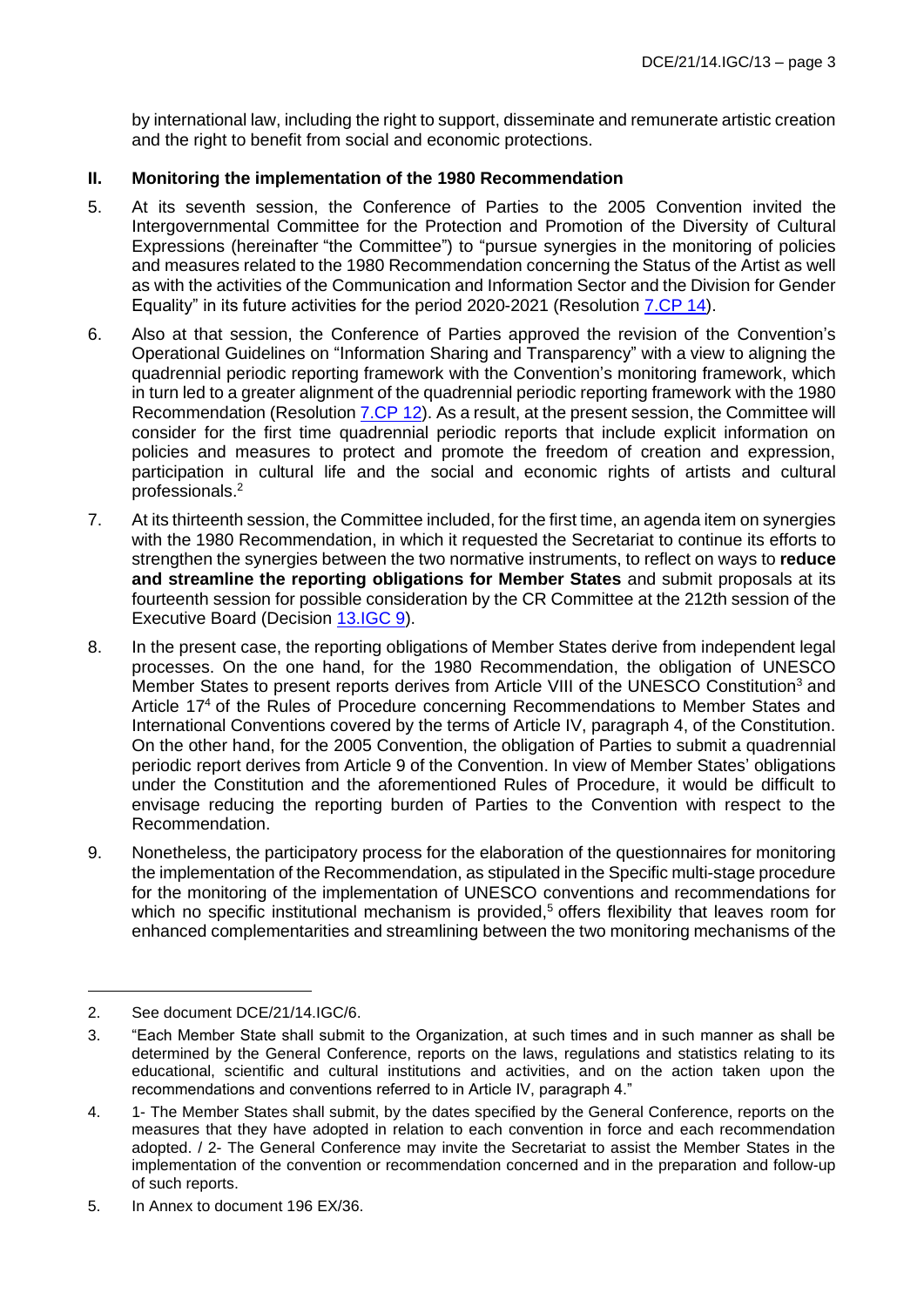two instruments, while ensuring a better integration of the perspectives and priorities of both governmental and non-governmental stakeholders.

- 10. In the framework of the preparation of the fifth consultation on the implementation of the 1980 Recommendation, to be considered by the 212<sup>th</sup> session of the Executive Board in the fall of 2021, with a view of launching the consultation in 2022 and presenting the results to the 42<sup>nd</sup> session of the General Conference, the Secretariat could draw on the experience of the quadrennial periodic reports submitted by Parties to the Convention in 2020 to identify which issues related to the 1980 Recommendation have not been sufficiently covered by Parties and deserve more attention in the development of the questionnaire for the fifth consultation.
- 11. Though the periodic reports submitted by Member States under the Convention and the Recommendation are legally independent, it is the responsibility of the Secretariat to make the best use of the information gathered, irrespective of the instrument for which it was provided, in order to inform the monitoring of both instruments and the technical assistance provided to Members States for their effective and complementary implementation in a cross-cutting manner. Accordingly, the information collected through the fourth consultation on the implementation of the Recommendation has informed the special edition of the Convention's Global Report series, *[Freedom and Creativity: Defending Art, Defending Diversity](https://unesdoc.unesco.org/ark:/48223/pf0000373357)*, published on 3 May 2020, and will feed, as appropriate, the third edition of the Global Report *Re |Shaping Cultural Policies*, scheduled for publication in February 2022. Thus, the monitoring mechanisms of the two instruments will be mutually reinforcing, and the data collected through one or the other will make it possible to compile a complete inventory of the legislation, policies and mechanisms put in place around the world to promote cultural and creative sectors and to protect artists and cultural professionals.

#### **III. The 1980 Recommendation at the heart of the consequences of the COVID-19 pandemic on the cultural and creative sectors**

- 12. While the COVID-19 pandemic disrupted the entire cultural value chain in 2020, considerably weakening the status of artists and cultural professionals, the Secretariat continued the exceptional efforts undertaken in the previous biennium to enhance the synergies between the 1980 Recommendation and the 2005 Convention, both in their monitoring and in advocacy efforts for the protection of the social and economic rights of artists. Indeed, further integration of the 1980 Recommendation into the work of the Secretariat had already been undertaken prior to the pandemic, including through the mutualization of resources for the implementation and monitoring of the Convention.<sup>6</sup>
- 13. In accordance with Resolution [7.CP 14,](https://en.unesco.org/creativity/sites/creativity/files/sessions/7cp_resolutions_en.pdf) cooperation between the Culture Sector and the Communication and Information Sector continued in the framework of strengthening synergies between the 1980 Recommendation and the Convention. The special edition of the Convention's Global Report series, *Freedom [and Creativity: Defending Art, Promoting](https://unesdoc.unesco.org/ark:/48223/pf0000373357)  [Diversity](https://unesdoc.unesco.org/ark:/48223/pf0000373357)*, referred to in paragraph 11, was published on 3 May 2020 on the occasion of World Press Freedom Day with the support of the UNESCO-Aschberg Programme and the Swedish International Development Cooperation Agency, and was disseminated through [the global](https://en.unesco.org/commemorations/worldpressfreedomday/facts-campaign)  [FACTS media campaign.](https://en.unesco.org/commemorations/worldpressfreedomday/facts-campaign) The report provides an overview of the challenges encountered and

<sup>6.</sup> As reported to the Committee at its thirteenth session (document [DCE/2020/13.IGC/9\)](https://en.unesco.org/creativity/sites/creativity/files/sessions/13igc_9_synergies_1980_rec_en.pdf), the additional support provided to Member States through the UNESCO-Aschberg Programme enabled the 1980 Recommendation to be reincorporated into the Programme and Budget (C/5) of the Organization. Under Expected Result 7 "Policies and measures to promote the diversity of cultural expressions designed and implemented by Member States, in particular through the effective implementation of the 2005 Convention", documents 39 C/5 and 40 C/5 now propose as performance indicators, respectively, the "Number of supported Member States that have designed, implemented and monitored policies and measures to promote the 1980 Recommendation concerning the Status of the Artist in synergy with the 2005 Convention" and the "Number of supported Member States that have designed, implemented and monitored policies and measures to promote the 1980 Recommendation concerning the Status of the Artist, especially artistic freedom, contributing to the goals of the 2005 Convention in a genderresponsive manner".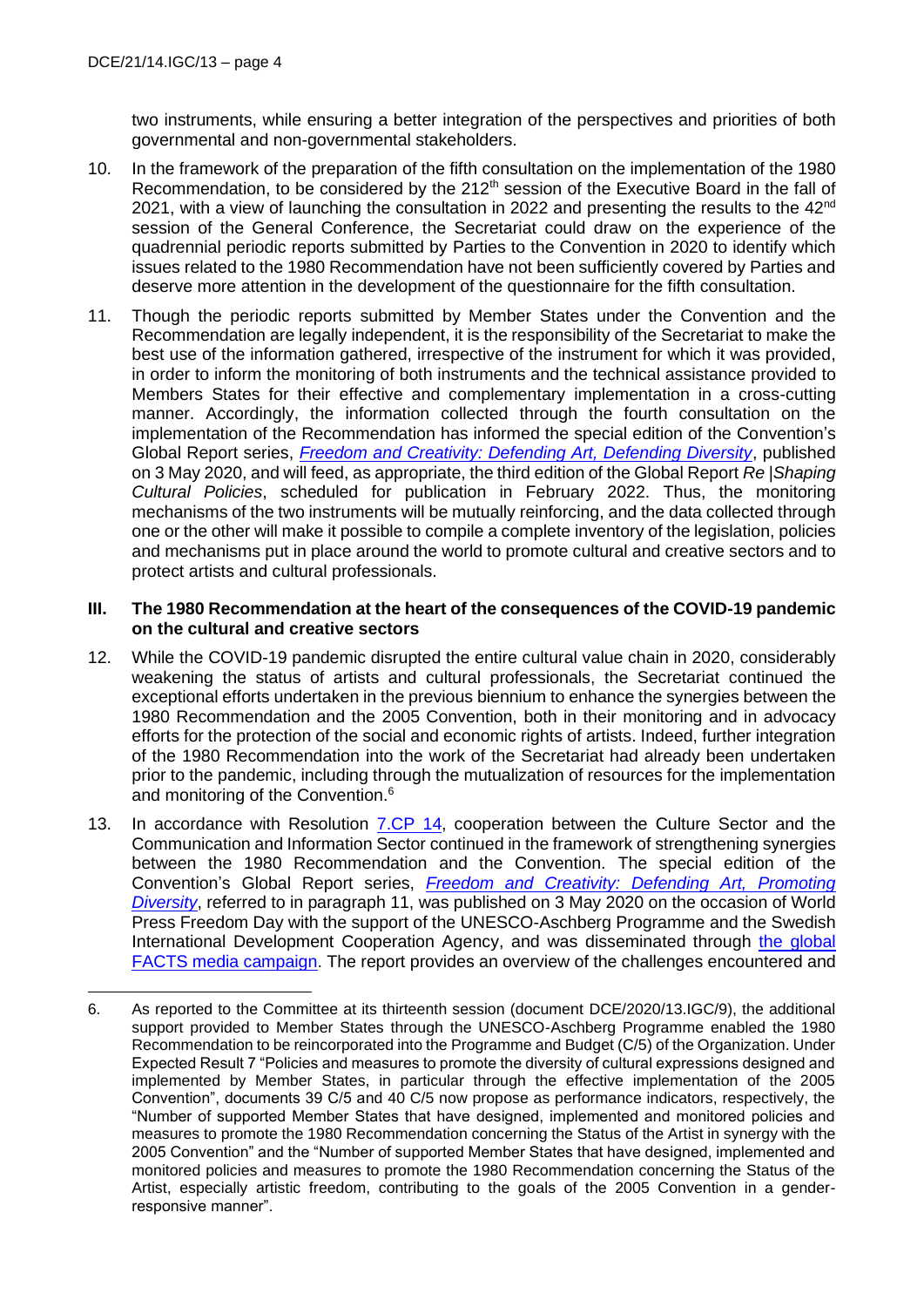the efforts that governments and civil society are making to maintain sustainable, free and diverse environments for creation, dissemination and access to cultural life. In particular, it takes stock of the progress achieved in the monitoring of artistic freedom, with a focus on two major transversal themes: first, online harassment and the risks that the digital environment poses for artistic creation, and second, the challenges specific to women artists. The report, which was written before the onset of the COVID-19 pandemic, reveals vulnerabilities in the area of artistic freedom that the health crisis has further exacerbated, and highlights positive developments on which to build for the post-crisis recovery.

- 14. Unprecedented advocacy efforts were undertaken by UNESCO throughout 2020 to raise awareness among the public and governments of the specific challenges confronting the creative sector. The ResiliArt movement, launched by UNESCO on 15 April 2020 in partnership with the International Confederation of Societies of Authors and Composers (CISAC) in response to the COVID-19 pandemic, provided a platform for artists and cultural professionals from all regions of the world to share the challenges they were facing, discuss potential solutions, and work together to collectively imagine a new ecosystem for culture and the creative economy. As of 30 November, more than 231 debates had been held in 101 countries, during which cultural professionals from all over the world called for increased efforts to boost the resilience of the cultural and creative sectors, especially by rethinking the ways in which culture is supported, to make its actors more resilient in times of crisis.<sup>7</sup> The status of the artist has been a recurring theme in ResiliArt debates. Many debate participants expressed their hope that the current crisis would serve as an opportunity to reflect strategically on issues that are at the heart of the 1980 Recommendation, such as artists' access to social security systems that take into account the distinctive nature of their profession, the fair remuneration of artists for the distribution and commercial exploitation of their work, the participation of organizations representing artists in the elaboration of cultural and employment policies, and the support needed to enable artists to benefit from  $-$  or not to be negatively impacted by  $$ new technologies, especially digital technologies.
- 15. Since 2020 marked the fortieth anniversary of the 1980 Recommendation, the fifteenth anniversary of the 2005 Convention and the tenth anniversary of the International Fund for Cultural Diversity, the Secretariat organized several activities and events to highlight the importance of these instruments and increase their visibility, implementation and monitoring. Among these was a high-level ResiliArt debate titled "Celebrating 15 Years of Diversity and [Creativity"](https://www.youtube.com/watch?v=H1RN1dOxpes), which took place on 21 October 2020 and was streamed on UNESCO's social networks. On this occasion, the speakers stressed the importance of ensuring that artists have access to appropriate economic and social protection mechanisms. The Secretariat also launched an online communication campaign, which aimed, among other things, to raise awareness of the importance of the 1980 Recommendation while demonstrating its timeliness and relevance in designing or updating policies and measures that provide artists with the necessary conditions to create and live in dignity from their work. To mark this triple anniversary, the Secretariat also published *[Culture in Crisis: A Policy Guide for a Resilient](https://unesdoc.unesco.org/ark:/48223/pf0000374631)  [Creative Sector](https://unesdoc.unesco.org/ark:/48223/pf0000374631)*, which presents a sample of measures taken by governments, civil society and the private sector to help artists, creators, organizations, businesses and cultural institutions weather the COVID-19 crisis. Under the heading "Direct support for artists and cultural professionals", measures are classified in four categories: social benefits; commissioning and purchase of works; compensation for loss of income; and skills development—each with practical advice for states wishing to emulate them.
- 16. Lastly, on the occasion of the World Press Freedom Conference, co-organized by the government of the Netherlands and UNESCO on 9-10 December 2020, the Secretariat organized a panel titled "Creativity without Fear or Favour: Towards Greater Collaboration Between the Press and Artists", during which speakers advocated for the strengthening of the ecosystems that protect artistic freedom at the international, regional, and national levels, and

<sup>7.</sup> A preliminary analysis of the conclusions of the movement can be found in DCE/21/14.IGC/5.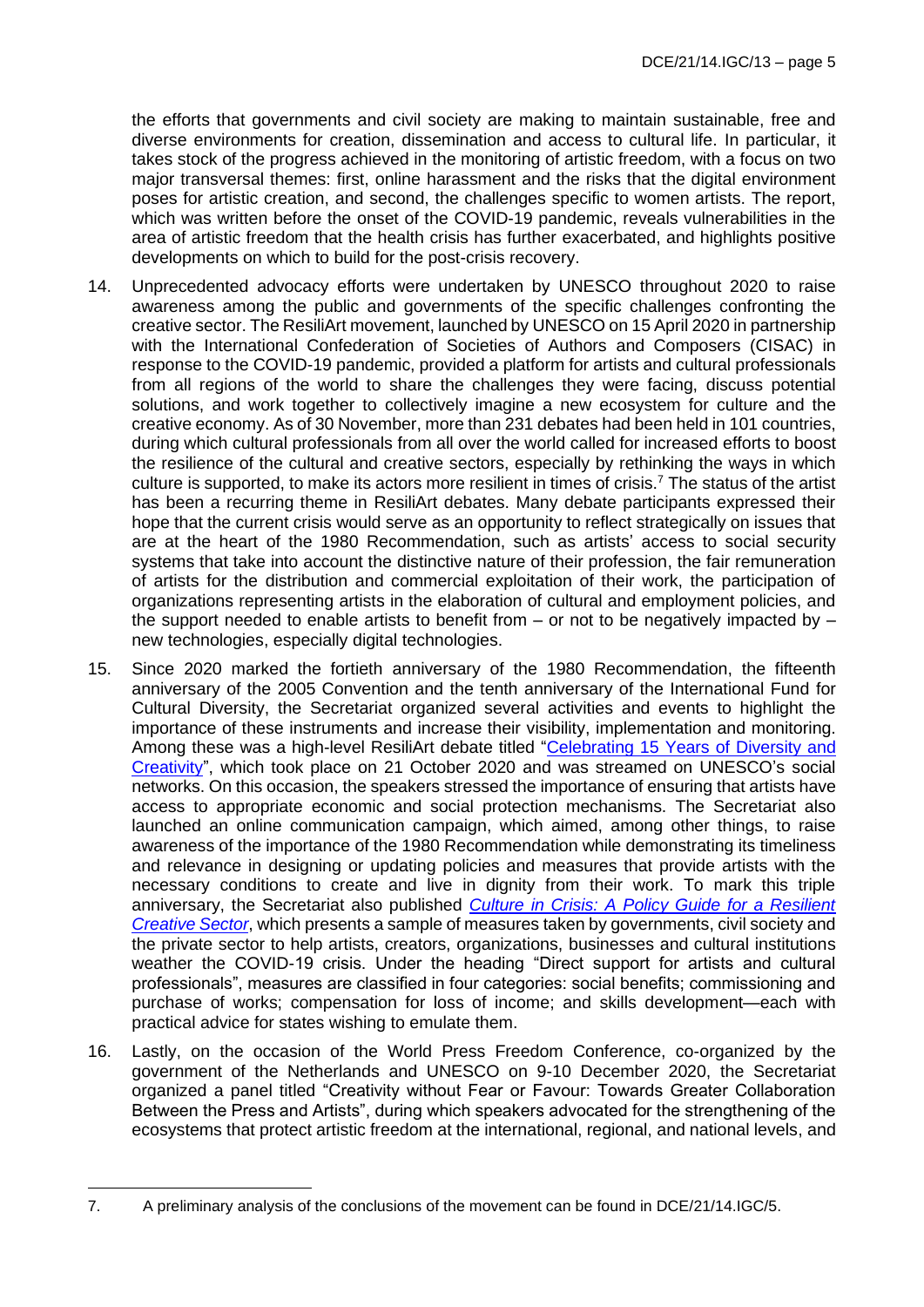recalled the importance of the 1980 Recommendation as an instrument for the defence of human rights, and in particular the right to freedom of artistic expression.

## **IV. Conclusions and next steps**

- 17. The COVID-19 pandemic has caused the world to realize the importance of ensuring the effective implementation of the 1980 Recommendation in order to guarantee fair remuneration for artists, enabling them to create and live with dignity in line with the Sustainable Development Goals, and especially with Goal 8: to promote sustained, inclusive, and sustainable economic growth, full and productive employment, and decent work for all. At the  $210<sup>th</sup>$  session of the Executive Board and on the occasion of the  $40<sup>th</sup>$  anniversary of the 1980 Recommendation, many members of the CR Committee commended the Secretariat for its efforts to strengthen the synergies between the 1980 Recommendation and the Convention, while emphasizing the Recommendation's increased relevance in the face of the acute impact of the COVID-19 pandemic on the creative sector and, more particularly, on the professional, social and economic conditions of artists and cultural professionals. In this context, they encouraged the Secretariat to pursue synergies between the 1980 Recommendation and the normative instruments administered by the Culture Sector, especially the 2005 Convention, as an effective means of giving new impetus to the implementation of the Recommendation, increasing its visibility, and enhancing its impact
- 18. One of the Secretariat's areas of action that has been most affected by the COVID-19 pandemic is the technical support it provides to countries for the development of policies or measures to improve the status of artists and cultural professionals, within the framework of the UNESCO-Aschberg Programme. Although Member States continue to approach the Secretariat for such technical and legal support, in 2020, the Secretariat has not been able to establish an international group of experts for this purpose that would complement the Convention's Expert Facility. In view of the travel restrictions put in place in many parts of the world, it is difficult at this point to anticipate the creation of such a group to deliver face-to-face training. Other formats could be envisaged in 2021 in order to make this specialized expertise available to the Member States that request it, and to accompany participatory and multidisciplinary processes, involving ministries and organizations representing artists and cultural professionals, with a view to developing or revising legislative or regulatory frameworks governing artistic activity and the rights and obligations of artists and cultural professionals.
- 19. The Secretariat will continue its awareness-raising efforts to highlight freedom of artistic expression as a pillar of freedom of expression and to put artists and cultural professionals at the heart of cultural policies and the development of cultural and creative industries. This work is vital if progress is to be made towards the 2030 Agenda for Sustainable Development, especially its goal of promoting decent work and building peaceful, inclusive societies in which the fundamental freedoms of all citizens are protected. As we enter the first year of the [United](https://www.un.org/sustainabledevelopment/decade-of-action/)  [Nations Decade of Action,](https://www.un.org/sustainabledevelopment/decade-of-action/) which calls for bold initiatives to make the 2030 Agenda a reality by mobilizing more governments and businesses and calling on all peoples to make the global goals their own, the 1980 Recommendation offers a roadmap to encourage the development of an inclusive, sustainable creative economy, based on the well-being of artists and cultural professionals.
- 20. The Committee may wish to adopt the following decision:

## **DRAFT DECISION 14.IGC 13**

*The Committee,*

- *1. Having examined Document DCE/21/14.IGC/13;*
- *2. Recalling Resolution 7.CP 14 of the Conference of Parties and 40 C/Resolution 38 of the General Conference as well as its Decision 13.IGC 9,*
- *3. Takes note with satisfaction of the efforts undertaken by the Secretariat in the framework of the UNESCO-Aschberg Programme for Artists and Cultural Professionals to*